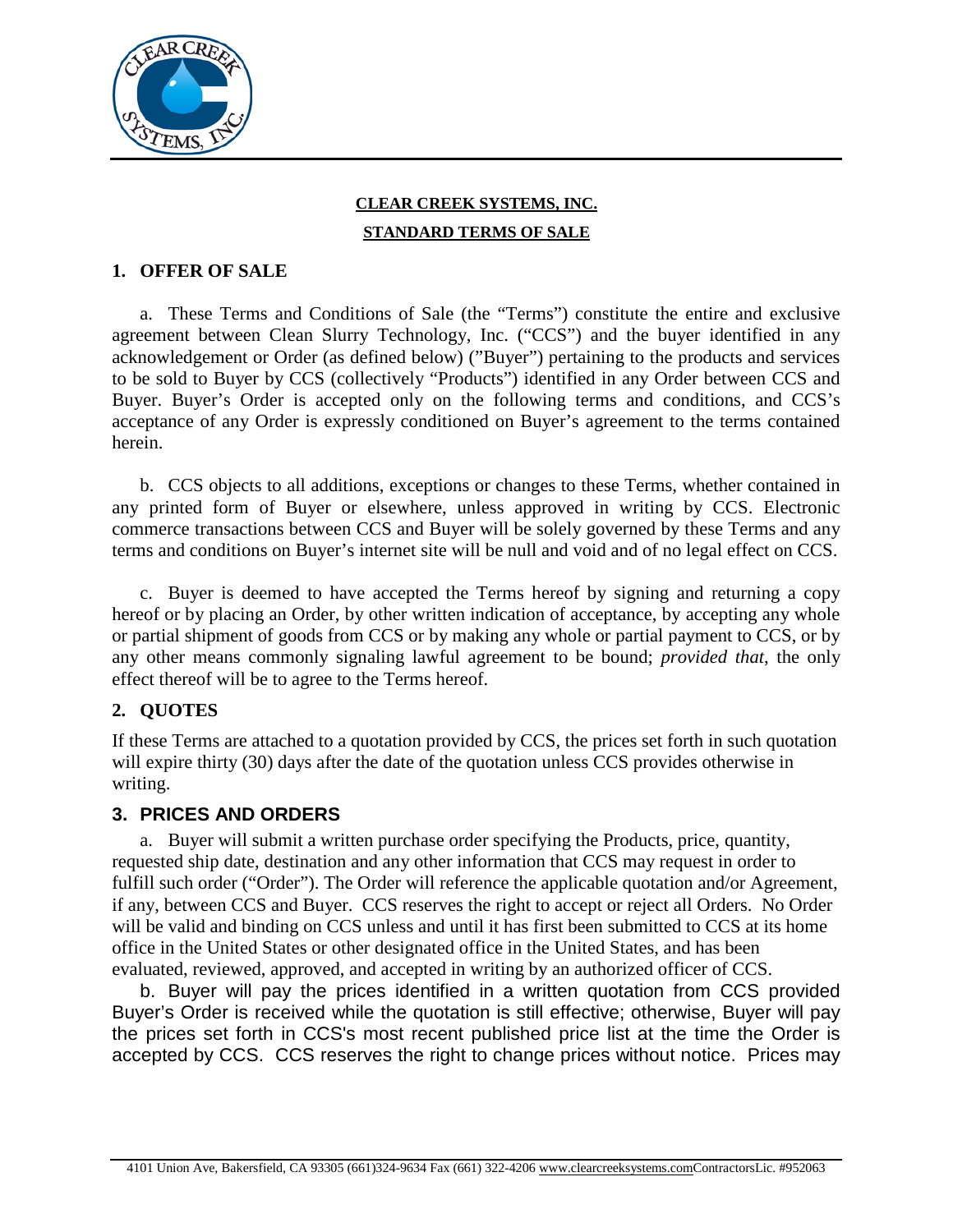

be adjusted to CCS's then current list price at the time of delivery if the delivery for the order is more than six (6) months after the date CCS accepts the order.

c. All prices are in U.S. Dollars.

d. In addition to the prices quoted or invoiced, Buyer will pay (and indemnify CCS against) any manufacturer's tax, occupation tax, use tax, sales tax, excise tax, value added or consumption tax, customs duty, fee or charge of any nature whatsoever imposed by any governmental authority, on or measured by the transaction between the parties. In the event CCS is required to pay any such tax, fee or charge, Buyer will reimburse CCS therefore; or provide CCS, at the time the order is submitted, an exemption certificate or other document acceptable to the authority imposing the same.

e. Buyer will pay all freight and packing charges, including, but not limited to shipping, insurance, customs, duties, taxes, and broker fees. At the Buyer's request, CCS, in its discretion, will arrange for third party freight. CCS will add a handling charge equal to seven and one half percent (7.5%) of the cost of the freight in the particular shipment for this service plus the cost of the freight to Buyer's invoice for such shipment.

### **4. PAYMENT**

a. Buyer will pay invoices in U.S. Dollars (\$) within thirty (30) days from the date that CCS issues the invoice. In the event payment is not received in the account designated by CCS, within such thirty (30) day period, any unpaid balance will bear interest from the  $31<sup>st</sup>$  day at the rate of twenty four percent (24%) per annum, or the maximum legal rate allowed by law, whichever is less, until fully paid. CCS reserves the right to collect non-refundable deposits, advance payments and establish, revoke or change credit and respective payment terms at any time. **No discounts are allowed.** 

b. Should Buyer become delinquent in the payment of any sum due CCS, CCS will have the right to suspend or terminate further performance under any agreement or Order with Buyer. **Buyer will pay any collection fees, legal fees, or court costs incurred by CCS to collect past due amounts.** No offsets or setoffs of payments due to CCS hereunder are allowed with respect to any other agreement between the parties.

# **5. SHIPMENTS, TITLE, RISK OF LOSS, ACCEPTANCE**

a. All delivery dates are estimated and are dependent in part upon prompt receipt of all necessary information from Buyer to service an Order. CCS will use reasonable efforts to meet any delivery date(s) quoted or acknowledged by CCS in writing. Notwithstanding the foregoing, CCS will not be liable for its failure to meet such date(s) including without limitation any damages, costs or losses incurred by Buyer or others.

b. All deliveries of Products by CCS are Ex Works loaded by CCS at CCS's designated facility (Incoterms 2010). Risk of loss or damage, and beneficial ownership of the Products transfer to Buyer when the Products are loaded onto a common carrier.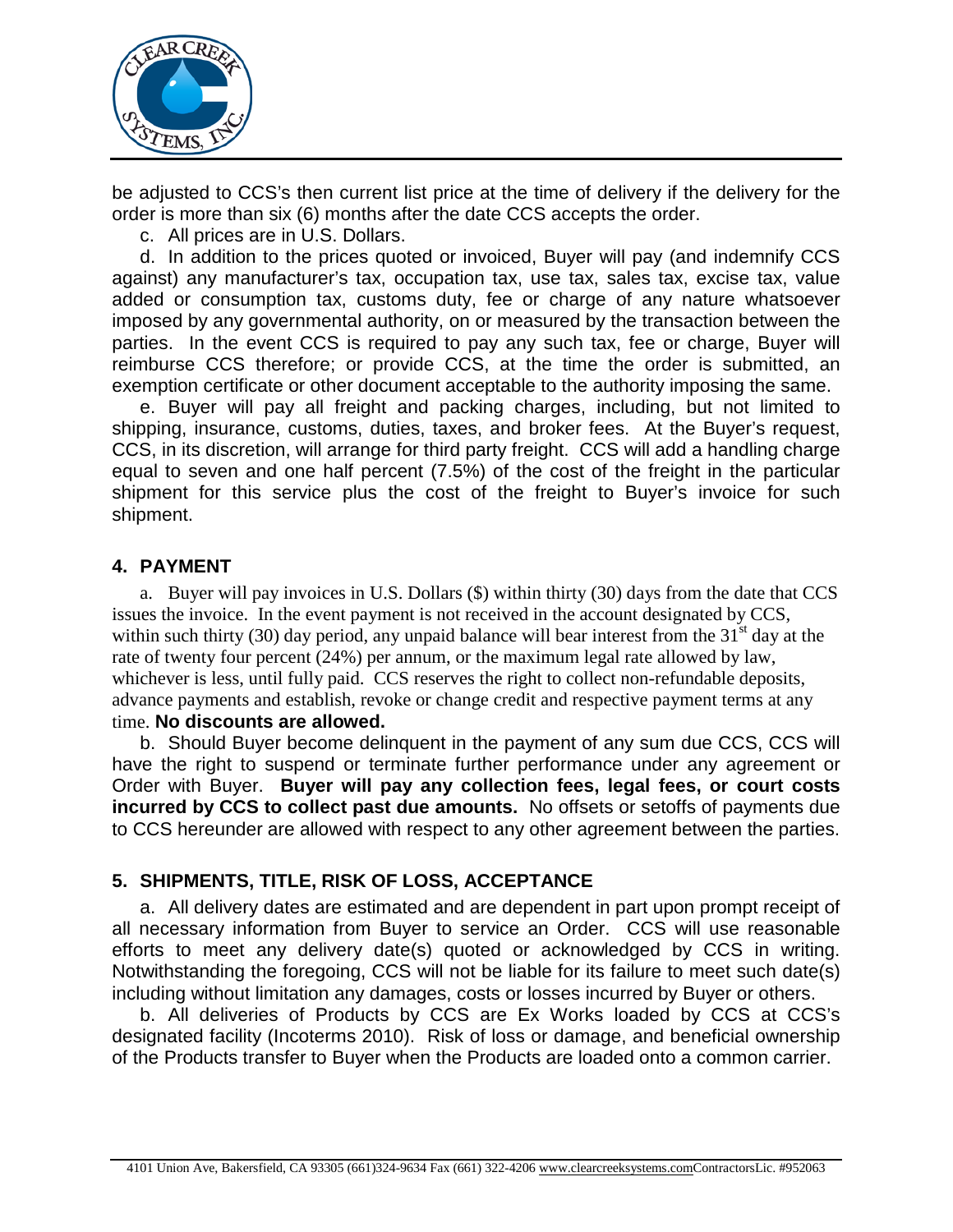

c. Unless otherwise agreed to in writing by CCS, CCS will pack all Products for shipment and storage in accordance with CCS's then current practices. CCS will have the right to charge storage and handling costs to Buyer for any Order that is not claimed by Buyer on the delivery date for the Order at the rate of one tenth of one percent (0.1%) or the maximum rate permitted by law, whichever is less, of the invoice amount of such delayed Order per day for each day past the originally scheduled delivery date that the Buyer fails to take delivery of the Products.

d. CCS reserves the right to make deliveries in installments. CCS will invoice Buyer for partial shipments when delivered or shipped and Buyer will pay for such shipments in compliance with the terms of payment set forth above. CCS reserves the right to deliver or ship in advance of the scheduled delivery date, unless Buyer specifically requests in writing that shipments not be made prior to the scheduled date.

e. All Products will be deemed accepted by Buyer upon delivery, and Buyer may not thereafter revoke its acceptance. Subject to Section 6, Buyer will not return any Product to CCS for any reason unless it obtains prior authorization from CCS and all Products or containers so returned have been marked with a return authorization number supplied by CCS. Buyer will maintain all returned Products in their original packaging and in resalable condition and will pay for return shipping charges and any other expenses associated with the return.

# **6. CHANGES AND CANCELLATIONS**

Buyer will not alter or cancel any Orders accepted by CCS without CCS's written consent. In the event CCS, in its sole discretion, permits cancellation or modification of an Order, at CCS's request, Buyer will reimburse CCS for CCS's costs plus a reasonable profit.

# **7. WARRANTIES**

a. The sole warranties made by CCS for the Products manufactured by CCS are set forth in CCS's Standard Warranty Terms document. CCS's sole obligation, and Buyer's sole remedy, with respect to any Products that do not conform to such express warranties are set forth in CCS's Standard Warranty Terms document*.*CCS reserves the right to change warranty terms in the Standard Warranty Terms document in its sole discretion; provided, however, that any such change will not affect CCS's obligations with respect to Products sold to Buyer under a previous warranty For Products supplied by CCS and manufactured by a third party, CCS (without recourse) assigns warranties on such third party Products, if any, to Buyer at time of delivery ("Pass Through Warranties").

b. EXCEPT FOR THE EXPRESS WARRANTIES PROVIDED IN CCS'S STANDARD WARRANTY TERMS DOUCMENT AND ANY PASS THROUGH WARRANTIES THE PRODUCTS ARE PROVIDED "AS IS" AND CCS HEREBY EXPRESSLY DISCLAIMS AND EXCLUDES ALL OTHER WARRANTIES, EXPRESS, IMPLIED, OR STATUTORY INCLUDING, WITHOUT LIMITATION, THE IMPLIED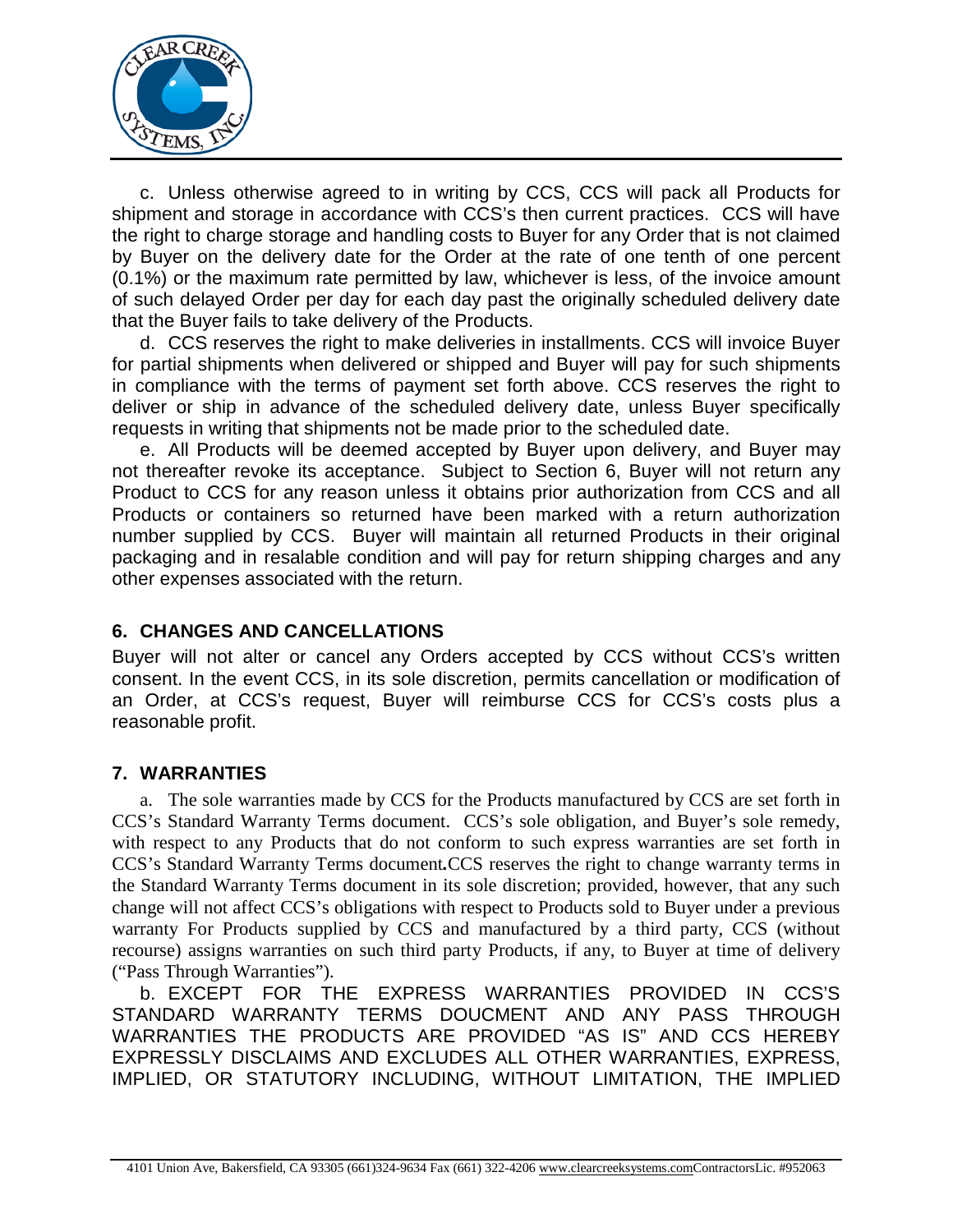

WARRANTIES OF MERCHANTABILITY, TITLE, NON-INFRINGEMENT, FITNESS FOR A PARTICULAR PURPOSE, USE AND IMPLIED FROM A COURSE OF DEALING OR COURSE OF PERFORMANCE. NO PERSON (INCLUDING ANY EMPLOYEE, AGENT, DEALER OR REPRESENTATIVE OF CCS) IS AUTHORIZED TO MAKE ANY REPRESENTATION OR WARRANTY CONCERNING PRODUCTS EXCEPT TO REFER PURCHASERS TO THE WARRANTY IN CCS'S STANDARD WARRANTY TERMS DOCUMENT. BUYER REPRESENTS, WARRANTS AND COVENANTS THAT IT HAS NOT RELIED ON ANY WARRANTIES OR REPRESENTATIONS OTHER THAN THOSE SET FORTH IN CCS'S STANDARD WARRANTY TERMS.

#### **8. PROPRIETARY RIGHTS**

a. "CCS Intellectual Property" means CCS's technologies used in the CCS Products and any other proprietary or confidential information provided to Buyer hereunder, including but not limited to, reports, customized configurations, evaluation data, test data, software, documentation, compatibility and interface information, any other confidential information relating to CCS Products, any modifications, improvements or derivatives of any of the foregoing, and all intellectual property rights relating to any of the foregoing.

b. As between Buyer and CCS, CCS retains all right, title and interest to the CCS Intellectual Property. Except as expressly granted in these Terms, Buyer will obtain no rights or licenses to the CCS Intellectual Property. CCS will have the right to utilize all ideas, suggestions, feedback, improvements, data, reports or the like that Buyer provides to CCS or otherwise makes with respect to the Products without any obligation to Buyer. To the extent that Buyer has or later obtains any intellectual property rights in and to the CCS Intellectual Property or any future enhancement or modification thereto or any part thereof, Buyer hereby assigns and transfers such rights exclusively to CCS, and will provide reasonable assistance, at CCS's expense, to protect, enforce and maintain such rights. Buyer will not remove or obscure any of CCS's or its licensor's patent, copyright, trademark and other proprietary notices or markings contained on or in the Products or any other materials delivered to Buyer, and Buyer will reproduce all such notices on all copies permitted to be made by Buyer under these Terms.

c. Buyer will keep strictly confidential, and will cause its officers, directors, employees, agents and representatives to keep strictly confidential, the CCS Intellectual Property and all CCS confidential information.

#### **9. INDEMNITY**

Buyer will indemnify, defend and hold harmless CCS and its directors, officers, employees and agents from any loss, liability, damage, cost or expense (including, without limitation, attorneys' fees) and pay any finally awarded damages or settlement amount to the extent arising out of any claim arising from or related to (i) any willful or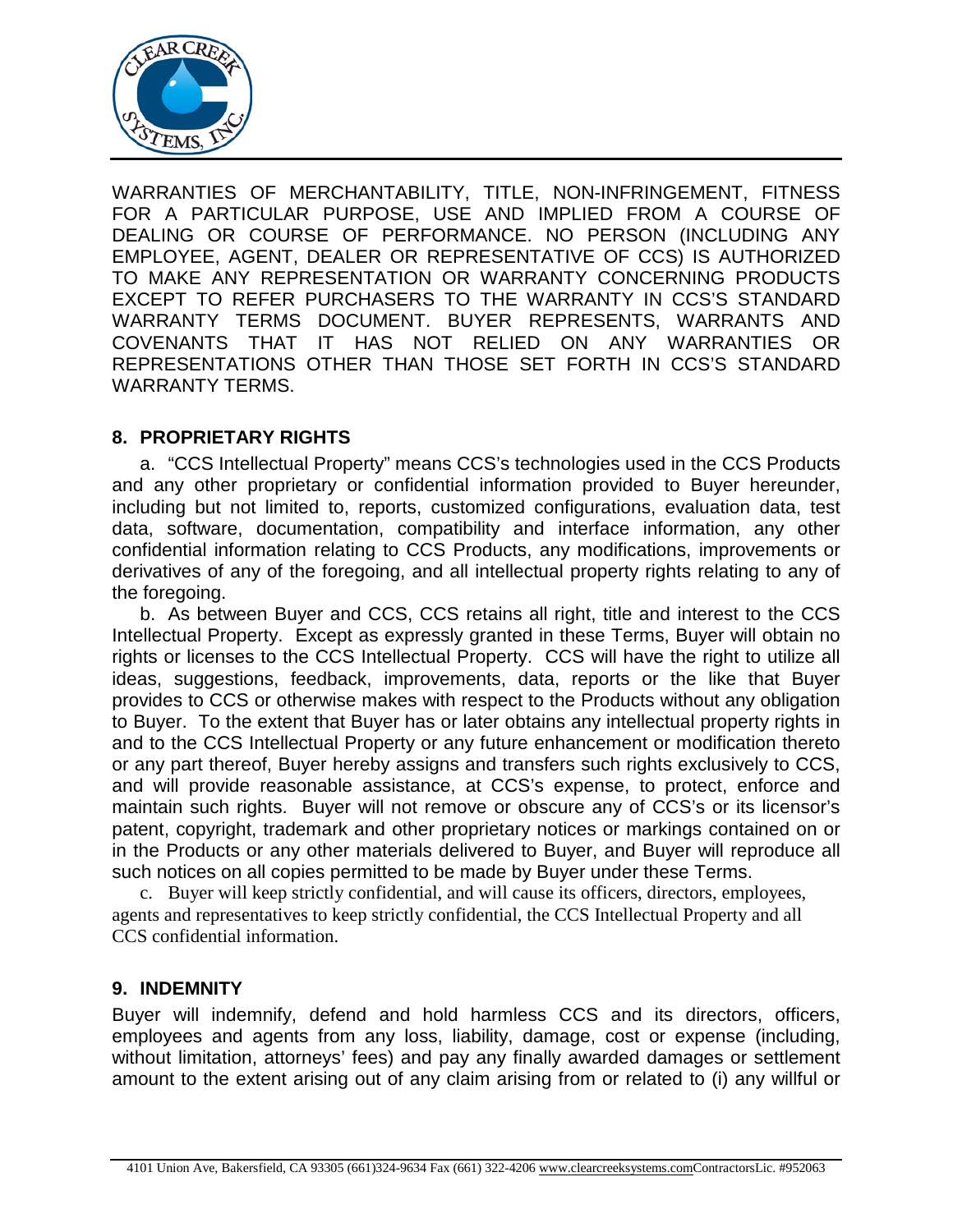

negligent conduct of Buyer or any of its employees, contractors or representatives; (ii) Buyer's use, sale, lease or other distribution of Products, including, without limitation, in a manner not authorized by these Terms; (iii) injury or death of persons or damage to property to the extent caused by or arising out of any acts or omissions of Buyer, its agents, employees, and contractors, or in connection with Products handled, stored, sold, applied or otherwise utilized by Buyer.

### **10.LIMITATION OF LIABILITY**

**IN NO EVENT WILL CCS BE LIABLE FOR INDIRECT, SPECIAL, INCIDENTAL, CONSEQUENTIAL (INCLUDING LOSS OF PROFITS, LOSS OF USE, COST OF COVER), OR PUNITIVE DAMAGES. TO THE EXTENT CCS IS HELD LEGALLY LIABLE TO BUYER, WHETHER BASED ON CONTRACT, TORT, OR ANY OTHER LEGAL THEORY, TO THE MAXIMUM EXTENT PERMITTED BY LAW, CCS'S TOTAL LIABILITY IS LIMITED TO THE PRICE OF THE PRODUCTS OR SERVICES AT ISSUE OR THE COST OF REPAIR OR REPLACEMENT OF THE PRODUCTS AT ISSUE, WHICHEVER IS LESS.** The prices and limitations of liability set forth in these Terms reflect the allocation of risk agreed to by the parties. Buyer acknowledges that CCS would not sell Products without these limitations on its liability and that these limitations will apply notwithstanding any failure of essential purpose of any limited remedy.

#### **11.SURVIVAL**

Sections 8 through 15 of these Terms will continue following delivery of the Products and any termination or expiration of these Terms.

# **12.GOVERNING LAW**

These Terms will be governed by, and construed in accordance with, the laws of the State of California United States of America without giving effect to the conflict of law provisions thereof. The parties hereby disclaim the applicability of the 1980 U.N. Convention on the International Sale of Goods. These Terms constitute the complete agreement between the parties with respect to the subject matter hereof and supersede all prior negotiations or offers, written or oral. These Terms may be amended only in writing, signed by an authorized representative of each party.

#### **13.EXPORT CONTROLS**

The Products may include technology that is subject to the customs and export control laws and regulations of the United States and may also be subject to the customs and export control laws, orders and regulations of the country in which the Products are manufactured and/or used. Buyer is solely responsible for and will fully comply with such laws, orders and regulations. Not limiting the foregoing, Buyer will not use for the benefit of, or sell, lease, export, re-export or otherwise transferProducts to restricted end-users (including those on the U.S. Department of Commerce, Bureau of Industry and Security "Entity List" and other lists of denied parties) or to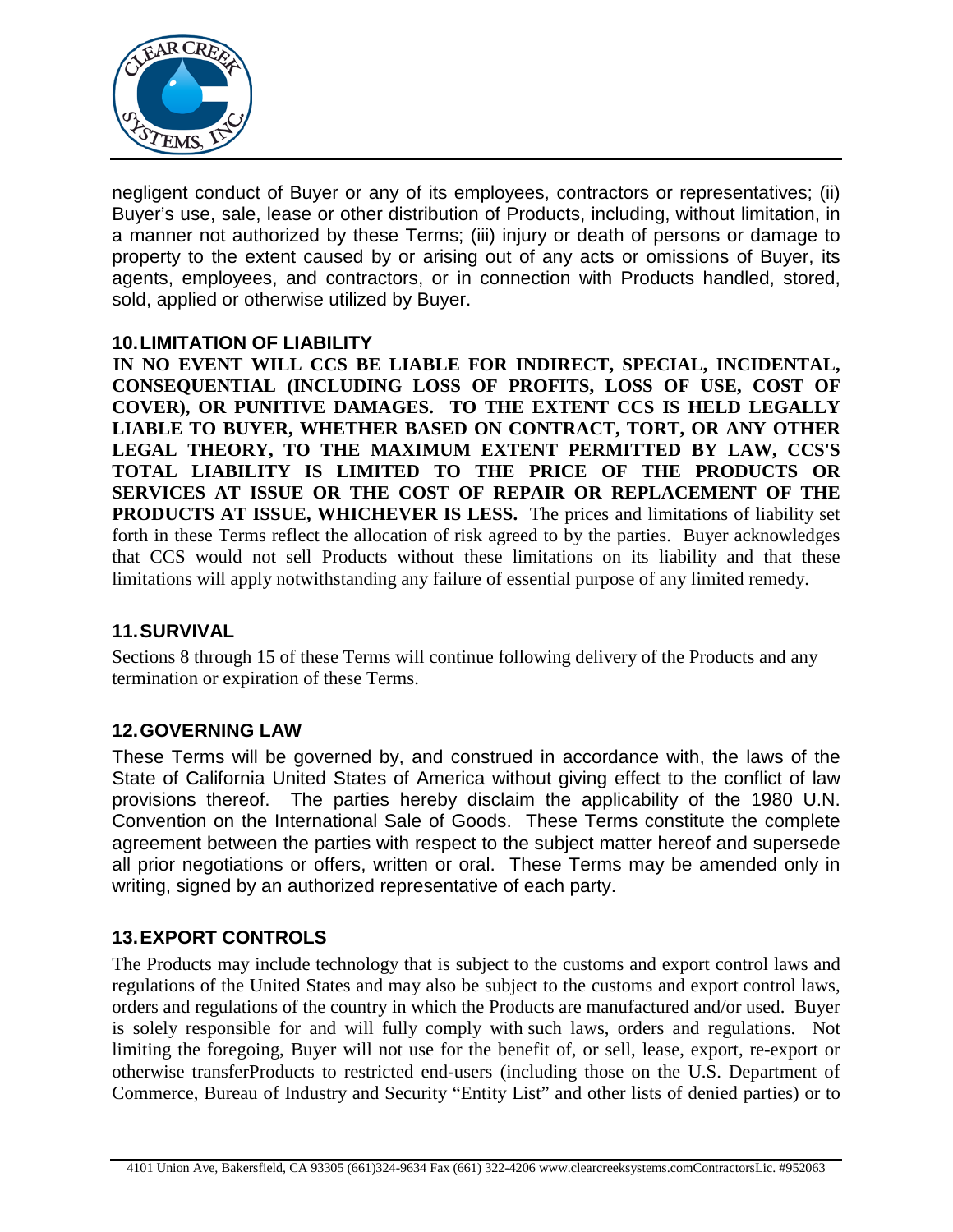

restricted or boycott countries identified by the U.S. Department of State or the U.S. Treasury Department. Buyer will obtain all necessary licenses and other governmental approvals prior to exporting or re-exporting the Products.

### **14.FORCE MAJEURE**

All Orders accepted by CCS are subject to postponement or cancellation as determined solely by CCS for any cause beyond the reasonable control of CCS, including without limitation: inability to obtain or transport safely any Products or necessary materials and components; labor disputes; fire, flood, and other acts of God; war, domestic or international terrorism, riot, civil insurrection, and other disturbances; production or engineering difficulties; and governmental regulation, orders, directives, and restrictions.

#### **15.MISCELLANEOUS**

a. Except as may be prohibited by U.S.A. bankruptcy laws, in the event of any insolvency or any inability to pay debts as they become due by a party hereto, or voluntary or involuntary bankruptcy proceeding by or against a party hereto, or appointment of a receiver or assignee for the benefit of creditors, the other party may elect to cancel any unfulfilled obligations hereunder, except for payments due.

b. Any required notices will be provided in writing at the address of each party set forth on the acknowledgement of Order, or to such other address as either party may substitute by written notice to the other, or delivered by email or fax.

c. Buyer will not assign or transfer any of the rights, duties, or obligations herein without the prior written consent of CCS, and any purported attempt to do so will be null and void.

d. CCS's failure to exercise any of its rights hereunder will not constitute or be deemed a waiver or forfeiture of such rights.

e. Typographical and clerical errors are subject to correction.

f. The English language version of these Terms will control in the interpretation or application of the terms of these Terms.

g. If any provision of these Terms is, for any reason, held invalid or illegal in any respect, such invalidity or illegality will not affect the validity of this Agreement itself and the parties will promptly substitute for the affected provision, a valid and enforceable provision which most closely approximates the intent and economic effect of the invalid provision.

h. LATE PAYMENT AND COLLECTION: The Buyer agrees to pay in full any and all late charges as outlined below and in any manner reasonably requested by the Seller or the Seller's agents: